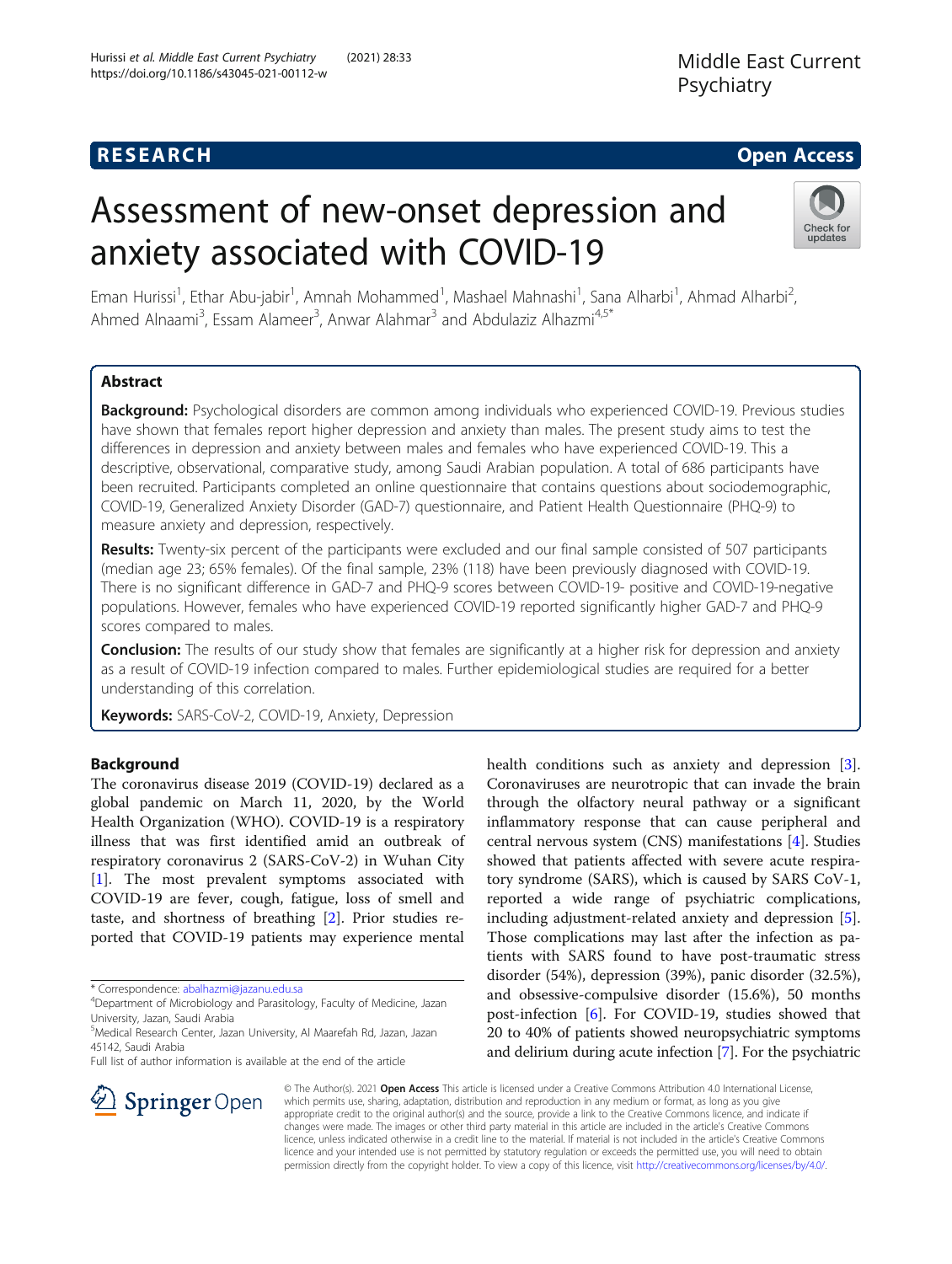symptoms in acutely infected patients with COVID-19, anxiety and depressive symptoms were reported in 35% and 28% of patients, respectively [\[7](#page-5-0)]. After discharge, studies showed that COVID-19 patients might manifest persistent psychiatric illnesses, including anxiety and depressive disorders [\[8,](#page-5-0) [9\]](#page-5-0). Furthermore, depression and anxiety exhibited in COVID-19 patients were most closely associated with a loss of smell and taste rather than other symptoms of severe indicators of COVID-19 such as shortness of breath, cough, or fever [[10](#page-5-0)]. The prognosis of COVID-19 could be worsened by psychological distress and depression, which may negatively affect the patient's immune system response  $[11]$  $[11]$  and COVID-19 patients may experience persistent depression even after the outbreak of infectious diseases [[12](#page-5-0)].

Many surveys have also shown that women are at a greater risk of psychological problems than men within the Saudi population. The latest national survey in Saudi Arabia (The Saudi National Mental Health Survey) showed that the prevalence of any anxiety disorder was 26% in females and 20% in males. It has also shown that the prevalence of any mood disorder is 12% in females and 7% in males. Females have a higher prevalence of any lifetime mental disorder than males (36% vs. 33%) and a higher prevalence of comorbid mental disorders (18% vs 12%) [[13](#page-5-0)]. Those differences also translate to different rates in the total burden of depressive and anxiety disorders between males and females. Among the leading cause of burden of disease measured in disability-adjusted life years (DALYs), depressive disorders are the 7th leading cause in males (at a rate of 718 DALYs per 100,000) and the 5th leading cause in females (at a rate of 371 DALYs per 100,000). Anxiety disorders are the 16th leading cause in males (at a rate of 718 DALYs per 100,000) and the 10th leading cause in females (at a rate of 630 DALYs per 100,000) [[14\]](#page-5-0).

Given those differences, we aim in this study to explore if the onset of COVID-19 might have differential outcomes between males and females in the Saudi population.

## Methods

### Study design and participants

This is a descriptive, observational, comparative study, using Google Form platform contained validated online survey among Saudi Arabia population which includes all adult males and females during or post COVID-19 infection and compared to the non-COVID-19 population as a control group. We calculated the sample size needed to estimate mental disorder prevalence rates with a confidence level of 95% and a 5% margin of error as n = 377, given the expected response rate of 50%. Data were gathered from this group using validated online questionnaires (PHQ-9; Patient Health Questionnaire-9 and GAD-7; General Anxiety Disorder-7) [\[15](#page-5-0)], in addition to questions about demographic data and medical history (summarized in Table [1\)](#page-2-0). This study was conducted between 01/10/2020 and 31/01/2021. Ethical approval was granted from the Scientific Committee at the faculty of Medicine, Jazan University, and informed consent has been obtained from all participants.

#### Statistical analysis

Descriptive data were analyzed using suitable tool such as t-test, chi-squared test, ANOVA test, and binary logistic regression for univariate analyses and multivariate analysis. p-value less than 0.05 is considered statistically significant. The analysis of data was performed using SPSS Statistic v23.0

# Results

The data were collected from 686 Saudi adults through a self-administrated electronic questionnaire. Our final sample consisted of 507 participants after the exclusion of 179 participants. The excluded participants were either pregnant women (3%), job seekers (11%), who have a history of mental disorders (8%), or those who are less than 18 years (3%).

The age of participants ranged from 18 to 70 years old with a median of 23 years and a standard deviation of 8 (Table [2\)](#page-3-0). 35% of participants were male while 65% are females. 27% of participants were married while 71% were single. 65% of participants are students and 33% are employed while 1% are retired. Regarding the COVID-19-positive and COVID-19-negative participants, 23% of participants reported having been diagnosed with COVID-19.

Scores of PHQ-9 ranged from 0 to 27 (the mean is 10.1 and the standard deviation is 6.38). Depression prevalence in our sample was 45%, 54.4% in females and 27.8% in males. Scores of GAD-7 ranged from 0 to 21 (the mean of 9.13 and the standard deviation is 5.20). Anxiety prevalence in our sample was 42.4%, 50.8% in females and 26.7% in males.

Regarding the overall effect of COVID-19 infection on depression and anxiety, we compared the scores of the two populations using an independent samples t-test and did not find a significant difference in GAD-7 and PHQ-9 scores between COVID-19 positive population and COVID-19 negative populations (all  $ps > .1$ ; Table [3\)](#page-3-0).

We then asked if those differences in PHQ-9 and GAD-7 scores are different within males and females. To answer this question, we first conducted an analysis of variance (ANOVA) with PHQ-9 scores as the dependent variable while the independent variables were gender and COVID-19 infection (Table [4](#page-4-0)). We observed an overall effect of gender [F(1, 503)= 39.24,  $p<0.001$ ], no effect of COVID-19 infection [F(1, 503)= 0.74,  $p=$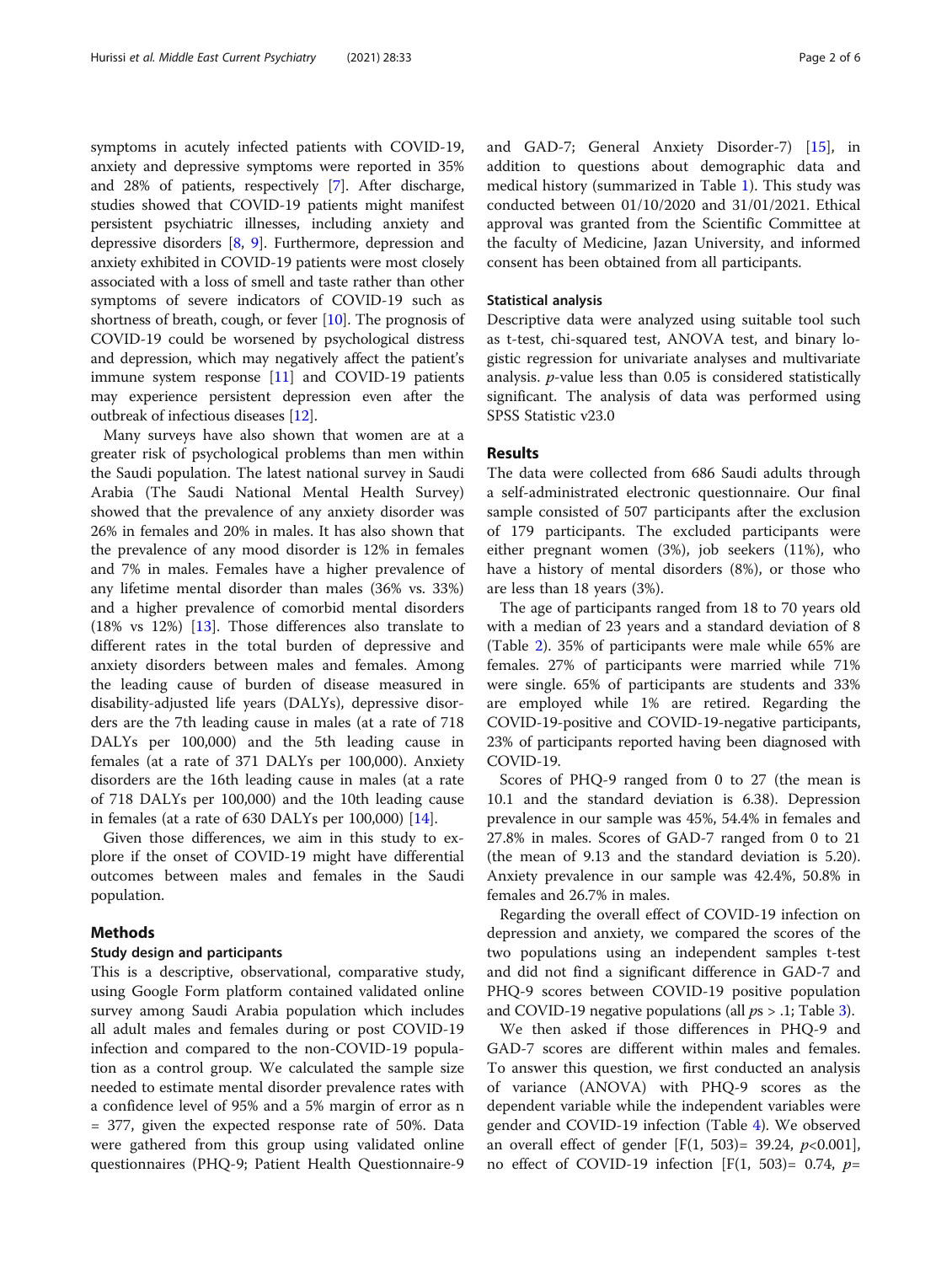<span id="page-2-0"></span>Table 1 Questions about demographic data and medical history. PHQ-9 Patient Health Questionnaire-9 and GAD-7 General Anxiety Disorder-7 that are included in the questionnaire

| Questions                                                                                                                                                                                        |                                                                                                  | <b>Options</b>   |                                                               |   |  |
|--------------------------------------------------------------------------------------------------------------------------------------------------------------------------------------------------|--------------------------------------------------------------------------------------------------|------------------|---------------------------------------------------------------|---|--|
| 1. Age                                                                                                                                                                                           | Open question                                                                                    |                  |                                                               |   |  |
| 2. Gender                                                                                                                                                                                        | Male, female                                                                                     |                  |                                                               |   |  |
| 3. Marital status                                                                                                                                                                                | Single, married, divorced, widower/ widow                                                        |                  |                                                               |   |  |
| 4. For females: are you pregnant?                                                                                                                                                                | Yes, No                                                                                          |                  |                                                               |   |  |
| 5. Nationality                                                                                                                                                                                   |                                                                                                  | Saudi, Non-Saudi |                                                               |   |  |
| 6. Job-status                                                                                                                                                                                    | Student, government sector employee, private<br>sector employee, freelancer, retired, unemployed |                  |                                                               |   |  |
| 7. Have you been diagnosed with COVID-19?                                                                                                                                                        | Yes, No                                                                                          |                  |                                                               |   |  |
| 8. Do you know anyone of your relatives or friends is infected with COVID-19?                                                                                                                    | Yes, No                                                                                          |                  |                                                               |   |  |
| 9. Have you been diagnosed with any psychiatric disorder and are you using<br>medication for it?                                                                                                 | Yes, No                                                                                          |                  |                                                               |   |  |
| 10. Over the last two weeks, how often have you been bothered by any of<br>the following problems? (Or four weeks after you've been diagnosed with<br>COVID-19)                                  |                                                                                                  |                  |                                                               |   |  |
| GAD-7                                                                                                                                                                                            |                                                                                                  |                  | Not all Several days More than half the days Nearly every day |   |  |
| 1. Feeling nervous, anxious or on edge?                                                                                                                                                          | $\Omega$                                                                                         | $\mathbf{1}$     | $\overline{2}$                                                | 3 |  |
| 2. Not being able to stop or control worrying?                                                                                                                                                   | $\Omega$                                                                                         | $\mathbf{1}$     | $\overline{2}$                                                | 3 |  |
| 3. Worrying too much about different things?                                                                                                                                                     |                                                                                                  | $\overline{1}$   | $\overline{2}$                                                | 3 |  |
| 4. Trouble relaxing?                                                                                                                                                                             |                                                                                                  | $\mathbf{1}$     | $\overline{2}$                                                | 3 |  |
| 5. Being so restless that it is hard to sit still?                                                                                                                                               | $\Omega$                                                                                         | $\mathbf{1}$     | $\overline{2}$                                                | 3 |  |
| 6. Becoming easily annoyed or irritable?                                                                                                                                                         | 0                                                                                                | $\mathbf{1}$     | $\overline{2}$                                                | 3 |  |
| 7. Feeling afraid as if something awful might happen?                                                                                                                                            | $\Omega$                                                                                         | $\overline{1}$   | $\overline{2}$                                                | 3 |  |
| 11. Over the last two weeks, how often have you been bothered by any of the<br>following problems? (Or four weeks after you've been diagnosed with COVID-19,<br>if you've already been infected) |                                                                                                  |                  |                                                               |   |  |
| PHO-9                                                                                                                                                                                            |                                                                                                  |                  | Not all Several days More than half the days Nearly every day |   |  |
| 1. Little interest or pleasure in doing things?                                                                                                                                                  | $\Omega$                                                                                         | 1                | $\overline{2}$                                                | 3 |  |
| 2. Feeling down, depressed, or hopeless?                                                                                                                                                         | $\Omega$                                                                                         | $\overline{1}$   | $\overline{2}$                                                | 3 |  |
| 3. Trouble falling or staying asleep, or sleeping too much?                                                                                                                                      | $\Omega$                                                                                         | $\overline{1}$   | $\overline{2}$                                                | 3 |  |
| 4. Feeling tired or having little energy?                                                                                                                                                        | $\Omega$                                                                                         | $\overline{1}$   | $\overline{2}$                                                | 3 |  |
| 5. Poor appetite or overeating?                                                                                                                                                                  | $\Omega$                                                                                         | $\overline{1}$   | $\overline{2}$                                                | 3 |  |
| 6. Feeling bad about yourself - or that you are a failure or have let yourself or<br>your family down?                                                                                           | $\mathbf{0}$                                                                                     | $\mathbf{1}$     | $\overline{2}$                                                | 3 |  |
| 7. Trouble concentrating on things, such as reading the newspaper or watching 0<br>television?                                                                                                   |                                                                                                  | $\overline{1}$   | $\overline{2}$                                                | 3 |  |
| 8. Moving or speaking so slowly that other people could have noticed?<br>Or the opposite - being so fidgety or restless that you have been moving around<br>a lot more than usual?               | $\mathbf 0$                                                                                      | $\mathbf{1}$     | 2                                                             | 3 |  |
| 9. Thoughts that you would be better off dead, or of hurting yourself in some<br>way?                                                                                                            | $\mathbf{0}$                                                                                     | $\mathbf{1}$     | $\overline{2}$                                                | 3 |  |

0.391], and most noticeably, a significant interaction between gender and COVID-19 infection  $[F(1, 503) =$ 4.443,  $p=0.036$ ]. To understand this interaction, we conducted a series of post hoc Student's t-tests with all possible pairwise comparisons between COVID-19-positive and COVID-19-negative population and gender. Post hoc t-tests show that PHQ-9 scores are significantly lower in females who are COVID-19 negative compared to the females who are COVID-19 positive  $[t(503) =$  $-2.318$ ,  $p=0.021$ ]. Furthermore, this difference is not observed in men as PHQ-9 scores are not significantly different within males who are COVID-19 positive from those who are COVID-19 negative  $[t(503) = 0.813, p=$ 0.417]. Those outcomes show that PHQ-9 is affecting females who had COVID-19 more than males who had COVID-19. For the GAD-7 scores, we also conducted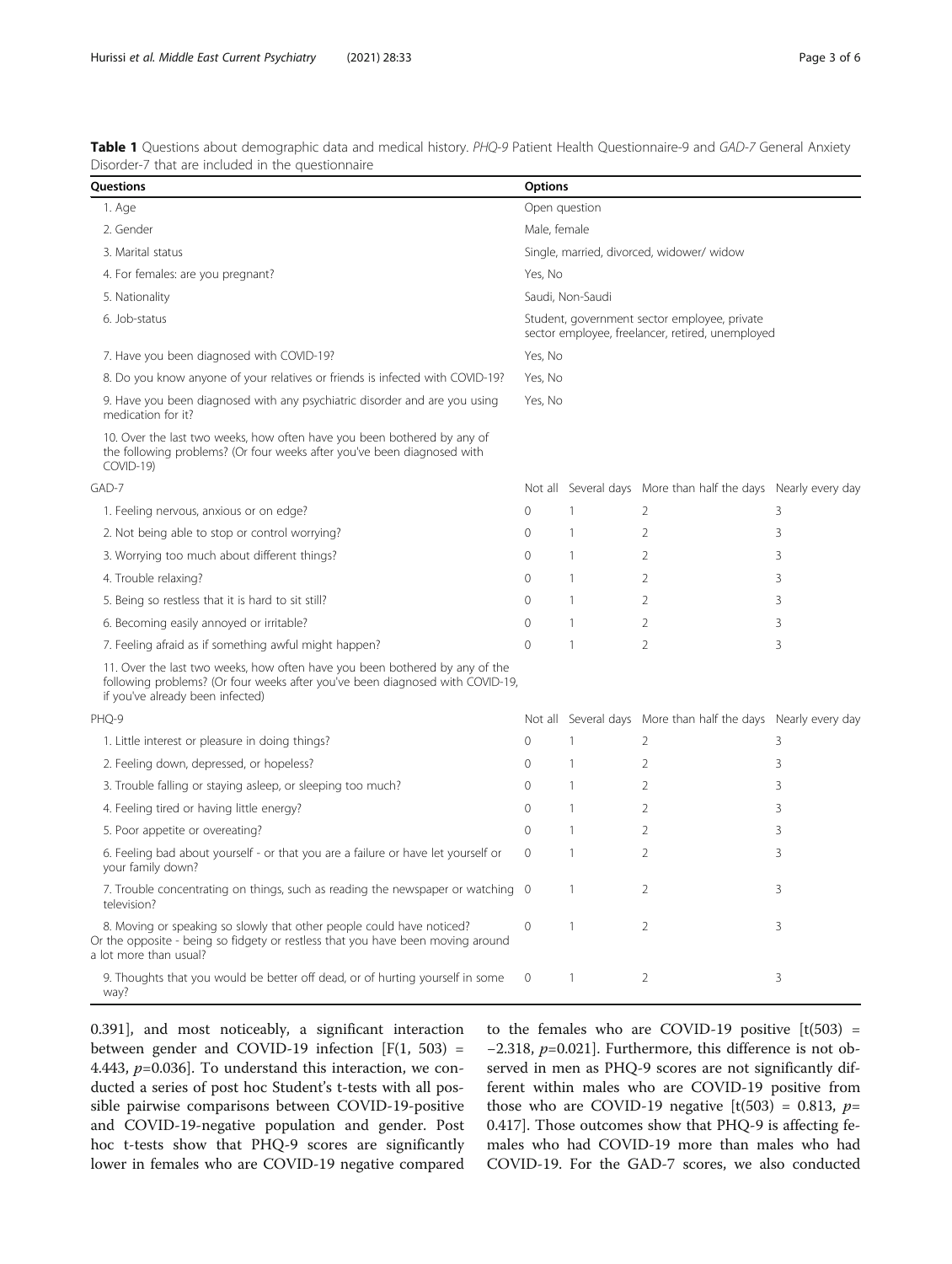<span id="page-3-0"></span>Table 2 Descriptive data included all participants in our analytic sample

| Total participants = 507 |                  |  |  |
|--------------------------|------------------|--|--|
| Age (year)               |                  |  |  |
| Median (SD: range)       | 23 (8: 18 to 70) |  |  |
| Gender                   |                  |  |  |
| Male                     | 35%              |  |  |
| Female                   | 65%              |  |  |
| Marital status           |                  |  |  |
| Single                   | 71%              |  |  |
| Married                  | 27%              |  |  |
| Divorce                  | 2%               |  |  |
| Occupation               |                  |  |  |
| Student                  | 65%              |  |  |
| Governmental sector      | 22%              |  |  |
| Private sector           | 11%              |  |  |
| Retired                  | 1%               |  |  |
| COVID-19-positive cases  | 23%              |  |  |
| GAD-7                    |                  |  |  |
| Average (SD)             | 9(7)             |  |  |
| PHQ-9                    |                  |  |  |
| Average (SD)             | 10(9)            |  |  |

GAD-7 General Anxiety Disorder-7, PHQ Patient Health Questionnaire-9, SD standard deviation

ANOVA analysis with GAD-7 scores as the dependent variable and with gender and COVID-19 infection as independent variables (see Table [5](#page-4-0)). The model shows a significant overall effect of gender  $[F(1,503) = 38.31,$  $p<0.001$ ], a nonsignificant effect of COVID-19 infection  $[F(1,503)=1.72, p=0.191]$  and a trending effect of the interaction between gender and COVID-19 [F(1, 503) = 3.10,  $p=0.079$ ]. Since the effect is not significant, we did not run any post hoc analyses (Table [5\)](#page-4-0).

#### **Discussion**

This study aims to assess the new-onset depression and anxiety disorders in COVID-19 patients in Saudi Arabia during the pandemic. In this study, we sought the association between COVID-19 infection and new-onset mental health disorders such as depression and anxiety in COVID-19 patients, especially females. Though there is no significant difference in the prevalence of anxiety and depression among COVID-19-positive or negativepopulations reported in this study, we found the females are more affected by COVID-19 than males in depression scores and to a moderate extent in the anxiety scores. While we cannot identify the underlying causal mechanisms, previous studies reported that COVID-19 infection, or coronaviruses infections, may increase the risk of anxiety and depression. For example, in a systematic search that included 3559 studies, it was found that depressed mood and anxiety were common symptoms among patients admitted to the hospital for SARS or MERS during the acute illness or the post-illness stage [[7\]](#page-5-0). In another study that analyzed 69 million health records from over 62,000 people diagnosed with COVID-19, it showed that 6% of COVID-19 patients experienced mental health disorders such as depression and anxiety within 3 months of diagnosis compared to 3.4% of non-COVID-19 patients [[16](#page-5-0)]. From a molecular biology perspective, different pathogenetic mechanisms have been described as central nervous system affection by SARS-CoV-2. However, the exact pathogenetic mechanism associated with neuropsychiatric symptoms in COVID-19 patients is currently unknown and needs to be elucidated. Some previous reports highlighted the ability of Coronavirus to penetrate the brain through the olfactory canal, retrograde neural pathway, or by induce a significant inflammatory response through activation of the inflammatory pathway and release cytokines into the body. The blood-brain barrier is likely to be damaged as a result of increased pro-inflammatory factors in the bloodstream making functional damage possible [\[4](#page-5-0)]. Moreover, different pathways of indirect infection of the CNS have been suggested, including host immune response against the virus, pre-existence of acute toxic encephalopathy, or as a side effect of COVID-19 medical treatment [[4\]](#page-5-0).

In the current study, we also found that females with COVID-19 are at high risk for mental disorders compared with males (Tables [4](#page-4-0) and [5](#page-4-0)). This result is consistent with many other studies. For example, in one follow-up study, after 1 month of hospital treatment, which was done on 402 adult patients who were diagnosed with COVID-19 (66% male, mean age 58), it has been found that 42% of patients reported anxiety while 31% of patients reported depression (among many other mental conditions) and, furthermore, females have experienced more anxiety and depression than males [\[17](#page-5-0)]. Another study on 76 patients who were quarantined in fever-isolation wards with suspected COVID-19 to investigate anxiety and depression has found that female

Table 3 Statistical comparisons between GAD-7 and PHQ-9 among COVID-19 positive and COVID-19 negative

| Measure | COVID-19 negative $(N=389)$ | COVID-19 positive $(N=118)$ | Student's t-test p-value |
|---------|-----------------------------|-----------------------------|--------------------------|
| GAD-7   | 9.33(5.10)                  | 8.45 (5.49)                 | 0.106                    |
| PHO-9   | 10.03 (6.27)                | 10.42 (6.73)                | J.553                    |

GAD-7 General Anxiety Disorder-7, PHQ Patient Health Questionnaire-9, SD standard deviation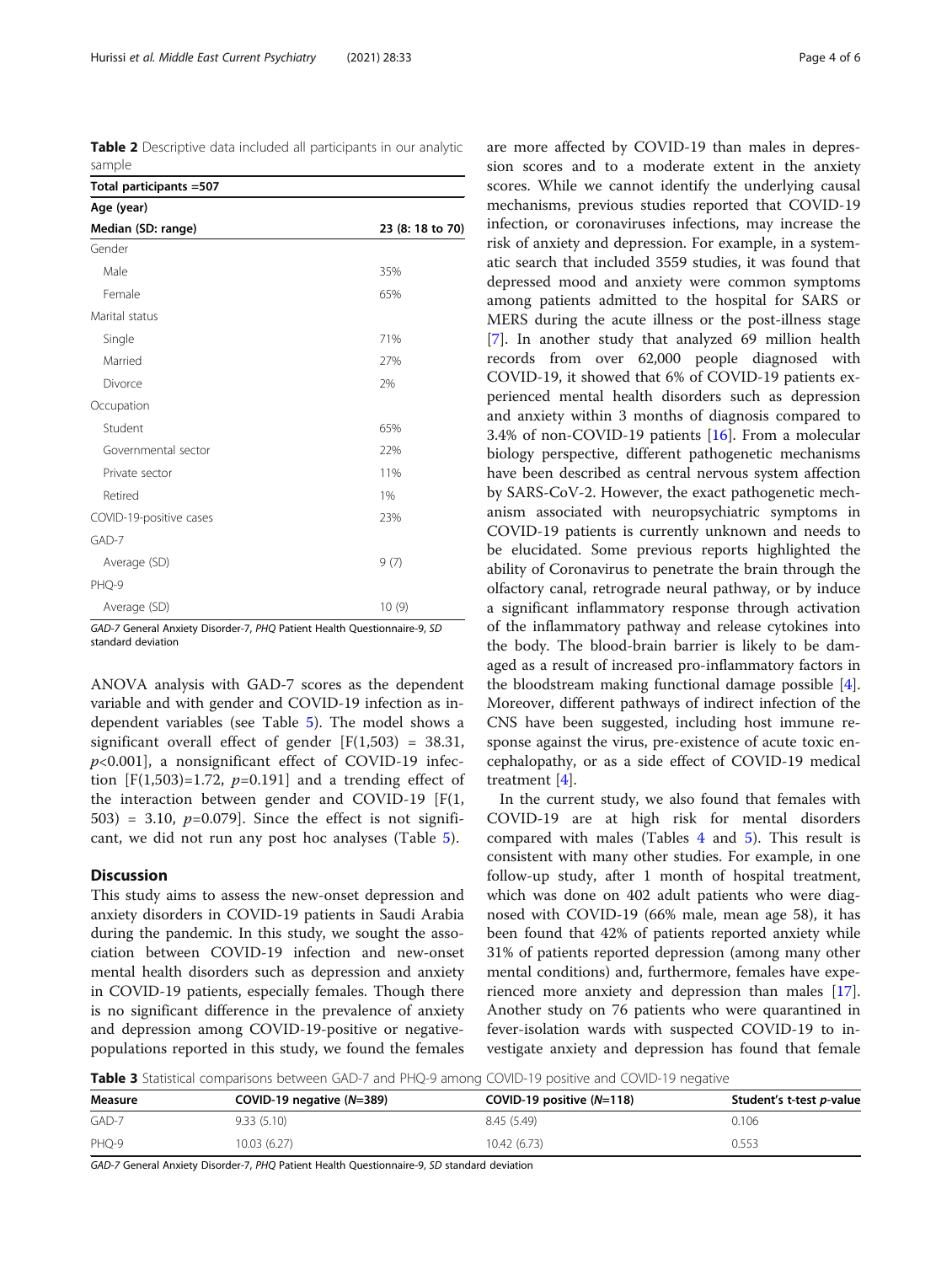|                   | Sum of squares | df  | Mean square |        |         |
|-------------------|----------------|-----|-------------|--------|---------|
| Gender            | 1485.2         |     | 1485.2      | 39.239 | < 0.001 |
| COVID-19          | 27.9           |     | 27.9        | 0.737  | 0.391   |
| Gender x COVID-19 | 168.2          |     | 168.2       | 4.443  | 0.036   |
| Residuals         | 19,038.8       | 503 | 37.9        |        |         |

<span id="page-4-0"></span>Table 4 Analysis of variance (ANOVA) of the effect of gender and COVID-19 infection on the scores of PHQ-9

PHO Patient Health Ouestionnaire-9, df degrees of freedom

patients are more likely to experience depression and anxiety than male  $[18]$  $[18]$ . Another study investigated the gender differences in depression, anxiety, and the associated factors during the COVID-19 epidemic among Chinese social media users. The findings suggested that the increased prevalence of depression and anxiety during the COVID-19 epidemic among the Chinese population. Furthermore, females showed more severe anxiety symptoms than males [\[19](#page-5-0)]. Another study, conducted in Kuwait, aimed to assess the prevalence of anxiety and depression symptoms in Kuwaiti nationals and expats. The study's secondary objective was to highlight the association between physical activity (PA) engagement and sociodemographic characteristics, with mental health disorders such as anxiety and depression during the COVID-19 pandemic. A web-based cross-sectional survey was used to examine the sociodemographic characteristics and PA engagement and generalized anxiety and depression symptoms. The results showed that anxiety was reported in more than 50% of the sample, and depressed mood reported in approximately 60% of the sample during COVID-19 outbreaks. Moreover, women and younger individuals with lower PA and education were more likely to develop anxiety symptoms while depressive symptoms were more prevalent among women, people with lower PA and education, elderly, and married people [[20\]](#page-5-0). Overall, the patterns in this study are largely consistent with those reported in the literature. Notably, the prevalence of anxiety and depression in our study was relatively higher than the national rates [\[14](#page-5-0)]. The national rates were based on Saudi National Health and Stress Survey which has been conducted many years before the coronavirus outbreak while our survey has been conducted amid the outbreak, a likely factor that inflated anxiety and depression. While we do not know of any current estimates of the prevalence of anxiety and depression disorders, the prevalence in our sample is similar to other studies conducted in similar populations. For example, in a study conducted in Kuwait [\[20\]](#page-5-0), anxiety prevalence was reported to be 50% while depression was reported to be 60% during the outbreak [[18](#page-5-0), [20\]](#page-5-0).

This study has many limitations. As an online survey, there is potentially self-selection bias against those who did not have access to the Internet, and individuals who were more concerned about their mental health might have been more likely to participate in the study. Moreover, we used self-reported scales to assess anxiety and depression because it was convenient especially during the pandemic and social distancing measures, and that might lead to recall bias. Furthermore, the results of this study cannot be generalized to other populations because of possible sampling error. However, to the best of our knowledge, this is the first study that investigated the prevalence of new-onset mental health symptoms (i.e., symptoms of depression and anxiety) by standardized rating scales among the Saudi population during the COVID-19 pandemic. Our findings may provide more helpful recognition of high-risk populations and framework design for population-specific psychological crisis management. Furthermost, this study calls attention to the importance of early psychological therapeutic intervention because the prognosis of COVID-19 could be worsened by psychological distress and depression, which may negatively affect the patient's immune system response.

# Conclusion

In conclusion, we found very high levels of depression and anxiety among the sample. The high levels of depression and anxiety may have masked the differences between those with or without COVID-19. However, we found that females diagnosed with COVID-19 had a

Table 5 Analysis of variance (ANOVA) of the effect of gender and COVID-19 infection on the scores of GAD-7

|                   | Sum of squares | df  | Mean square |       |         |
|-------------------|----------------|-----|-------------|-------|---------|
| Gender            | 958.7          |     | 958.7       | 38.31 | < 0.001 |
| COVID-19          | 43.0           |     | 43.0        | 1.72  | 0.191   |
| Gender x COVID-19 | 77.7           |     | 77.7        | 3.10  | 0.079   |
| Residuals         | 2,586.9        | 503 | 25.0        |       |         |

GAD-7 General Anxiety Disorder-7, df degrees of freedom